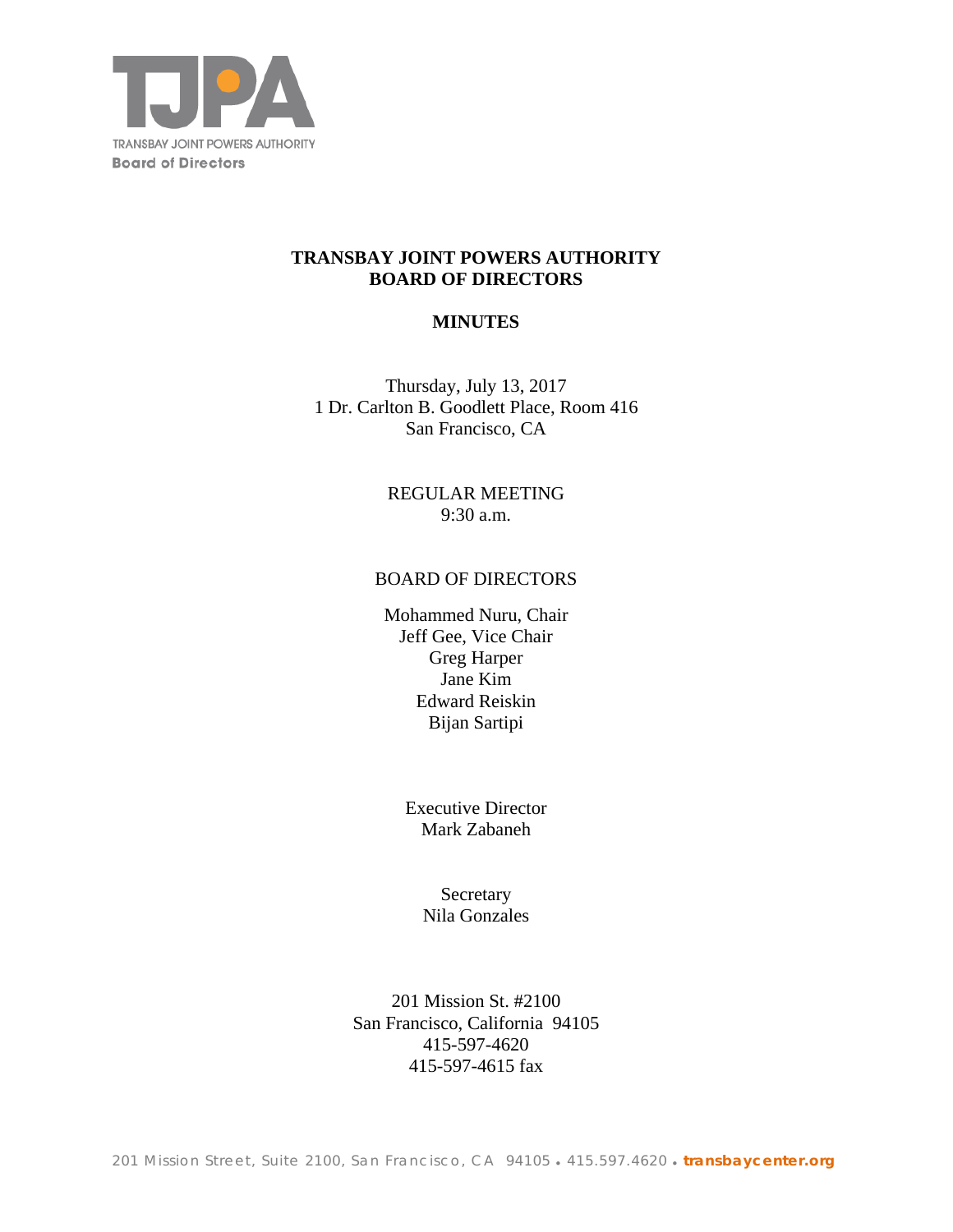## 9:30 – REGULAR MEETING

### ORDER OF BUSINESS

#### 1. Call to Order

Chair Nuru called the meeting to order at 9:30 a.m.

## 2. Roll Call

Secretary Gonzales noted that Director Sartipi was unable to be present due to a scheduling conflict and Director Kim was expected shortly.

Present: Greg Harper Jane Kim *(arrived during ED Report)*  Ed Reiskin Jeff Gee Mohammed Nuru

Absent: Bijan Sartipi

3. Communications

None.

None.

- 5. Executive Director's Report
	- Project Labor Agreement (PLA) Quarterly Update

Executive Director Zabaneh reported that a Naming Rights Agreement with Salesforce to name the new Transit Center the "Salesforce Transit Center" for a 25 year term and more than \$110 million dollars in revenue is on the agenda for the Board's consideration. He stated the agreement represents a unique, exciting public-private partnership between the TJPA and Salesforce. He further stated that approval of the agreement will provide the TJPA with a stable and steady revenue stream to fund operational costs for upcoming years. He also reported that, on June 14<sup>th</sup>, the California High Speed Rail Authority (CHSRA) Board voted to accept the TJPA's invitation to join the TJPA Board and appointed Ben Tripousis, CHSRA Northern California Regional Director, as their representative on the TJPA Board. He noted that the AC Transit Board passed a resolution concurring with the addition of CHSRA and once the other member agencies, the City and County of San Francisco and Peninsula Corridor Joint Powers Board, obtain concurrence from their respective Boards the next step would be for the TJPA Board to amend the TJPA Joint Powers Agreement and Bylaws. He further reported that the Metropolitan Transportation Commission Programing and Allocations Committee has been

<sup>4.</sup> Board of Director's New and Old Business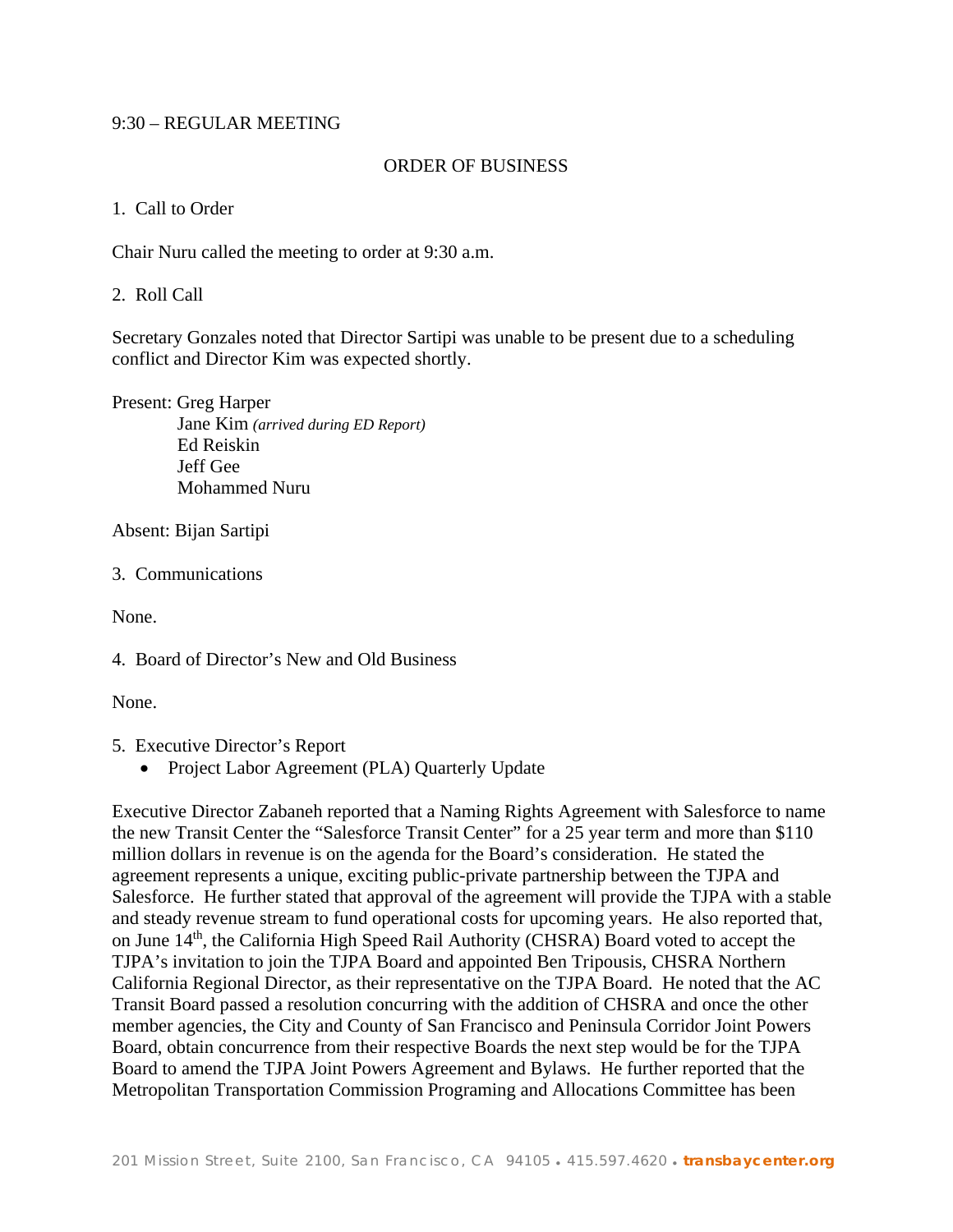considering an additional \$3 million in funding for operating costs of the transit center and the item will be considered by the full commission on July 26, 2017. He provided an update on Phase 2 in regards to the Railyard Alternatives and I-280 Boulevard (RAB) study and the TJPA Board's direction for the TJPA to take a leading role in completing the RAB study. He stated that he has communicated with the Director of Planning on how to transition the RAB study to the TJPA and the Director of Planning indicated it was best for TJPA to take over the RAB study once the current phase is completed which is expected to be done in September with the decision on the alignment by December. Executive Director Zabaneh stated he will work with the Director of Planning and the RAB team to ensure a quick and smooth transition. He also reported that work on the tunnel options study is continuing, which will help to minimize the cut and cover area along the alignment, as well as work on the operations study that will confirm the number of tracks that are needed to bring the trains to the Transit Center.

Dennis Turchon, TJPA Construction Manager, presented the PLA Quarterly Update.

Executive Director Zabaneh stated the TJPA's excitement to be in its ninth year of internships and he invited the interns to introduce themselves to the Board.

### 6. Citizens Advisory Committee (CAC) Update

Bruce Agid, TJPA CAC Chair, reported that the CAC received an update on the RAB study and was pleased to hear that the team is still on track to provide a recommendation on a preferred alignment in September 2017 to allow time for a decision to be made by the end of the year. He stated the CAC's disappointment to hear of further slippage on the Substantial Completion date reported to them under the Construction Update but applauded the team for their efforts to address and resolve. He also stated the CAC's satisfaction with the operational readiness update received. He expressed the CAC's support for the Naming Rights Agreement. He noted there were robust discussions regarding revenue and operations and maintenance expenses as well as the CAC's concerns regarding potential confusion on whether the rooftop park and other areas might be private and not open to the public. He reiterated the CAC's sense of urgency to address the potential homeless issue, at the transit center and the adjacent communities, in a holistic and proactive approach and expressed the CAC's contentment that the TJPA Chief Security Officer has a vast amount of experience and is working closely with City agencies to develop a plan and the CAC is looking forward to receiving a presentation on that plan.

#### 7. Public Comment

 Members of the public may address the Authority on matters that are within the Authority's jurisdiction and are not on today's calendar.

None.

# THE FOLLOWING MATTERS BEFORE THE TRANSBAY JOINT POWERS AUTHORITY ARE RECOMMENDED FOR ACTION AS STATED BY THE EXECUTIVE DIRECTOR OR THE CHAIR.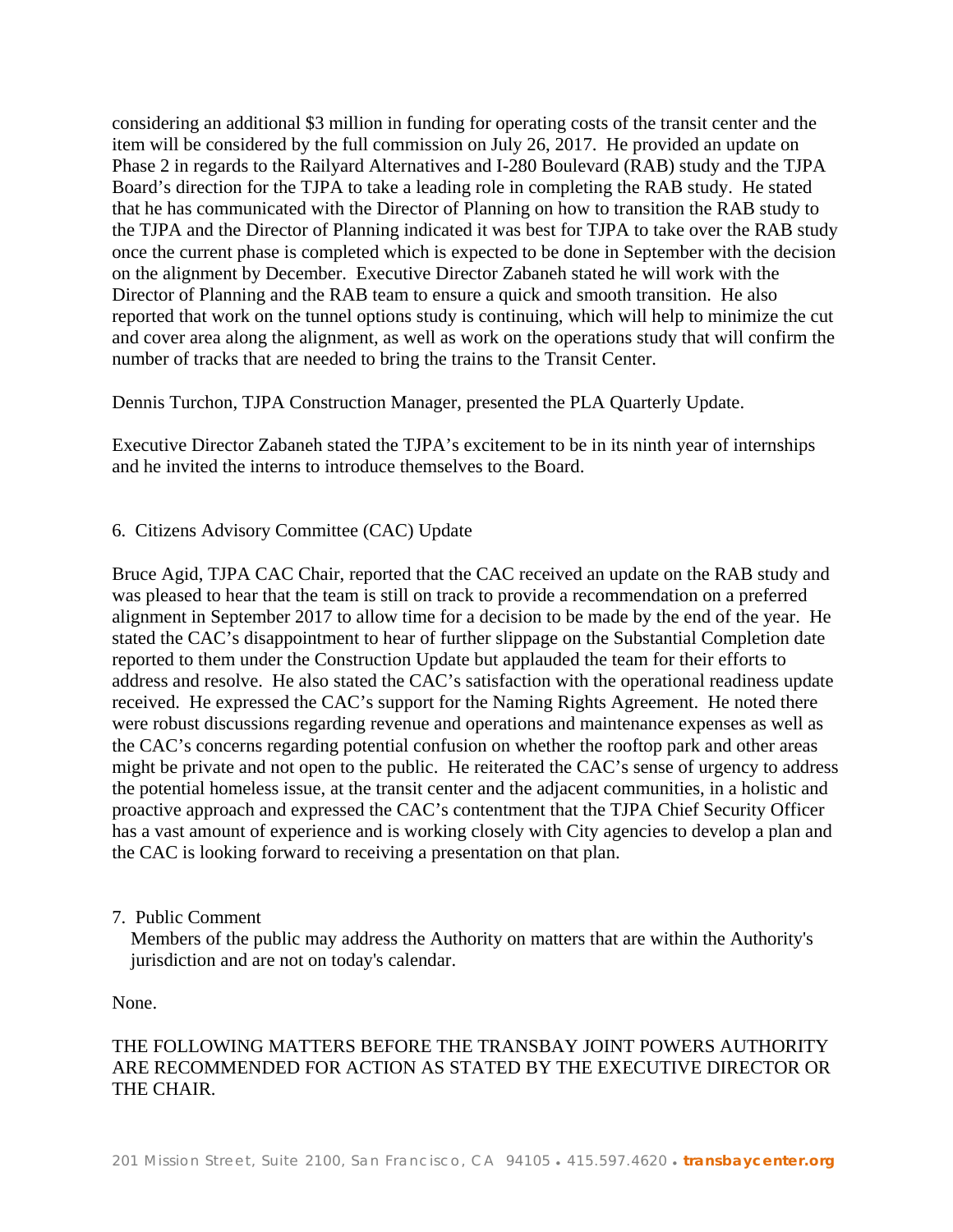## CONSENT CALENDAR

8. All matters listed hereunder constitute a Consent Calendar, are considered to be routine by the Transbay Joint Powers Authority, and will be acted upon by a single vote. There will be no separate discussion of these items unless a member of the Board or the public so requests, in which event the matter shall be removed from the Consent Calendar and considered as a separate item.

- (8.1) Approving the Minutes of the June 8, 2017 meeting.
- (8.2) Authorizing the Executive Director to execute a cloud hosting and maintenance agreement with Tyler Technologies, provider of TJPA's financial accounting system, for a cost of \$95,024.50 and a three-year term through July 30, 2020.

RESOLUTION 17-024

(8.3) Approving the Operating Assistance Proposal dated June 26, 2017, and an Implementing Agency Resolution for the allocation of Regional Measure 2 Funds in an amount not to exceed \$3,000,000 for the Transbay Transit Center Program.

RESOLUTION 17-025

No public comment.

On motion to approve the Consent Calendar:

ADOPTED: AYES – Harper, Kim, Reiskin, Gee, and Nuru

## REGULAR CALENDAR

9. Approving a Naming and Signage Rights Agreement with salesforce.com to name the new Transit Center the "Salesforce Transit Center" for a 25 year term and more than \$110 Million in aggregate escalated fee over the term; a Memorandum of Agreement regarding Mission Square with Transbay Tower LLC regarding property located at 415 Mission Street; and, a confidential First Amendment to Security Agreement for Mission Square, Elevators, and Pedestrian Bridge with Transbay Tower LLC regarding property located at 415 Mission Street.

Executive Director Zabaneh presented the item.

Director Kim thanked Executive Director Zabaneh for his work on the agreement. She queried whether the maximum number of signage was noted in the agreement because she wanted to ensure the agreement prevents going over the maximum. She expressed concerns that the agreement would allow Salesforce to reserve the entirety of the rooftop park that would be available for private use, in accordance with TJPA rules and regulations, because she felt a public park should never be rented out in its entirety to any private entity. She also stated she was uncomfortable with Salesforce having the ability to regulate the park hours of a public park.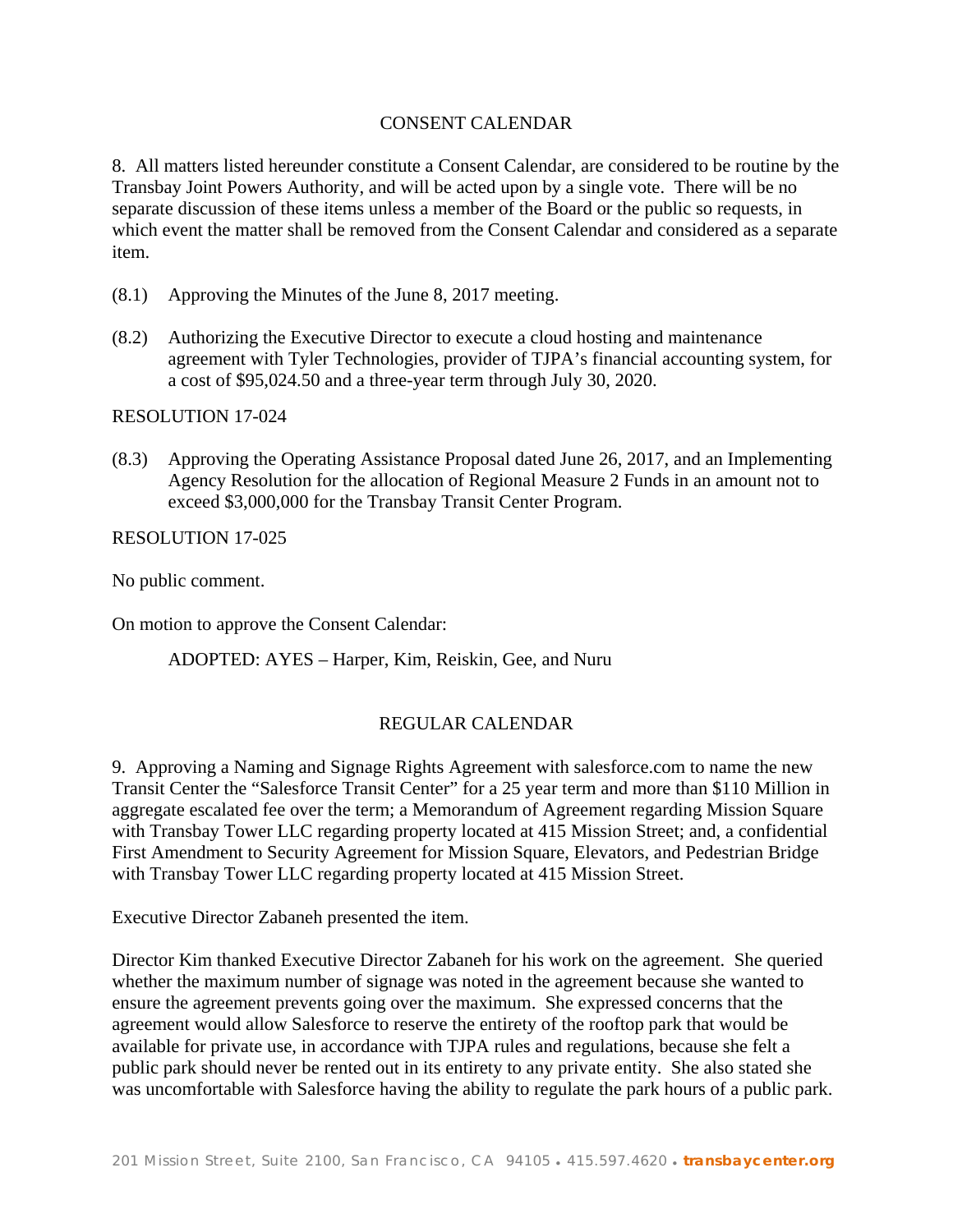Deborah Miller, TJPA Counsel, and Richard Brand of Arent Fox responded to Director Kim's concerns. Ms. Miller stated the agreement had since been revised in regards to reserving the park so that it reads "a portion" vs. "the entirety" of the park would be available to reserve.

Director Reiskin commended Executive Director Zabaneh and team for negotiating what he feels is overall a very strong agreement. He stated that he previously misunderstood the specifics of setting the park hours and thought the TJPA would have unilateral ability subsequently to change the park hours. He appreciated the discussion and generally concurred with Director Kim's concern about a private entity having veto power over the TJPA's ability to set hours on a public park. He recommended the agreement be changed to read "park hours will not be changed without consultation and notice to Salesforce" and not require their written consent. He believes the establishment and changing of park hours should rest solely with the TJPA. He suggested the item be approved with the direction to staff to negotiate the recommended language regarding park hours.

Director Harper expressed concern regarding potential obligations on AC Transit given the park's hours of operation and the financial issues around how much it will cost. Director Reiskin stated he believed the operators and TJPA would be made whole by additional activities being paid for by usage fees. Executive Director Zabaneh indicated that the park will be a revenue generator.

Vice Chair Gee complimented the team on getting to an agreement. He acknowledged that while the rooftop park is an opportunity for revenue, it is an equal opportunity for expense and noted that if the park hours are changed, an operational expense would accompany that change because it is not just the park that would be affected but access and security as well. He thinks the numbers are amazing and is hopeful trains will come in 2027 to bring the 20% increase so he felt Director Reiskin's suggestion is a reasonable compromise.

Chair Nuru commended staff on the tough negotiations and supported the recommended change of language.

Director Kim confirmed she was comfortable with Director Reiskin's suggested revised language of "notification and consultation" in regards to park hours and her inquiry regarding signage was satisfied. She also thanked Ms. Miller for working to revise the language referring to reserving the "entirety" of the park to a "portion" of the park and she acknowledged the team for their hard work.

A motion to approve the agreement subject to a revision of the language in Section 3.9 relating to park hours which would insert "consultation and notice" was made by Director Reiskin. Director Kim made a friendly amendment to change line two of Section 3.6.1 from "the entirety" to "a portion".

No public comment.

## RESOLUTION 17-026

On motion to approve as amended:

ADOPTED: AYES – Harper, Kim, Reiskin, Gee, and Nuru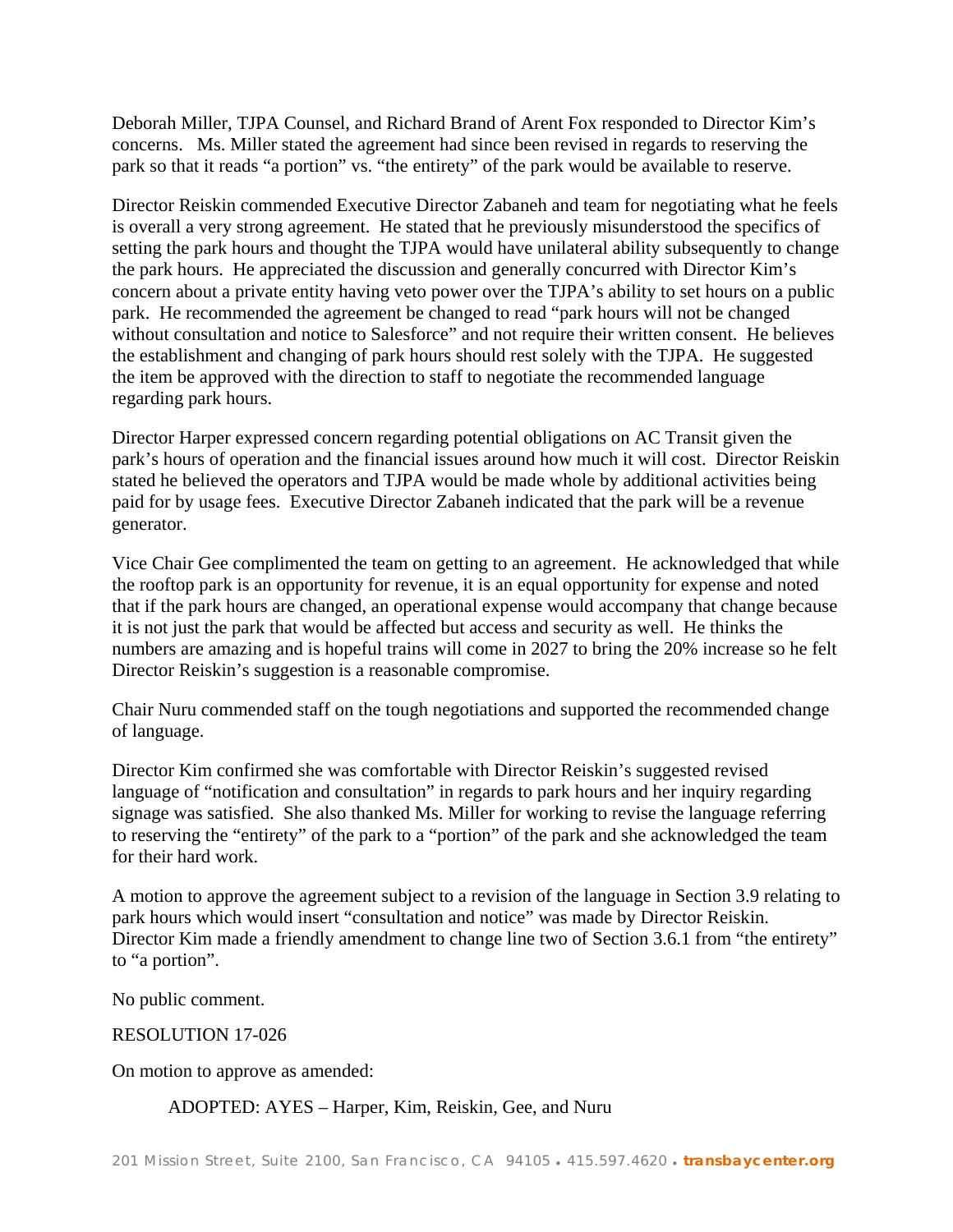10. Approving the final Retail Merchandising Plan for the Transbay Transit Center, and authorizing the Asset Manager to begin marketing and negotiations for retail leasing generally consistent with the Plan, with specific proposed Letters of Intent for leasing returning to the TJPA Board for approval.

Martha Velez, TJPA Facility Manager, introduced Colliers to present the item.

Director Reiskin appreciated that prior feedback from the Board was included in the presentation which recognized that all Bay Area visitors and workers feel welcome, the importance of focusing on local and the clarity on the schedule. He emphasized the importance of interim popups in 2018 since it will be a little while before retail is fully programmed.

Director Kim thanked the team and noted that retail has become more challenging with the online economy so the concepts in the presentation were encouraging. She was pleased with the focus on small and local businesses and the emphasis on services for residents as well as inclusion for office space.

Vice Chair Gee appreciated their defining local and incorporating feedback in the presentation. He inquired if tension exists with local rents. Ms. Velez stated that one of the next steps is to take the work that Colliers has done and put numbers to it, to test and see how it fits with what was proposed. Vice Chair Gee questioned how the incubator process works and Colliers explained. Vice Chair Gee indicated the importance of managing expectations of the incubators as well as the customers.

Director Harper stated he has a client that developed a warehouse in Emeryville into a food truck food preparation facility and he offered an introduction to Colliers.

Chair Nuru concurred with Vice Chair Gee's comments and encouraged that the guidelines are carefully looked at for the incubator businesses.

No public comment.

RESOLUTION 17-027

On motion to approve:

ADOPTED: AYES – Harper, Kim, Reiskin, Gee, and Nuru

11. Construction Update.

Dennis Turchon, TJPA Senior Construction Manager, and Ron Alameida, Director of Design and Construction, presented the update and introduced Steve Humphreys of Webcor/Obayashi to report on the mitigation plan.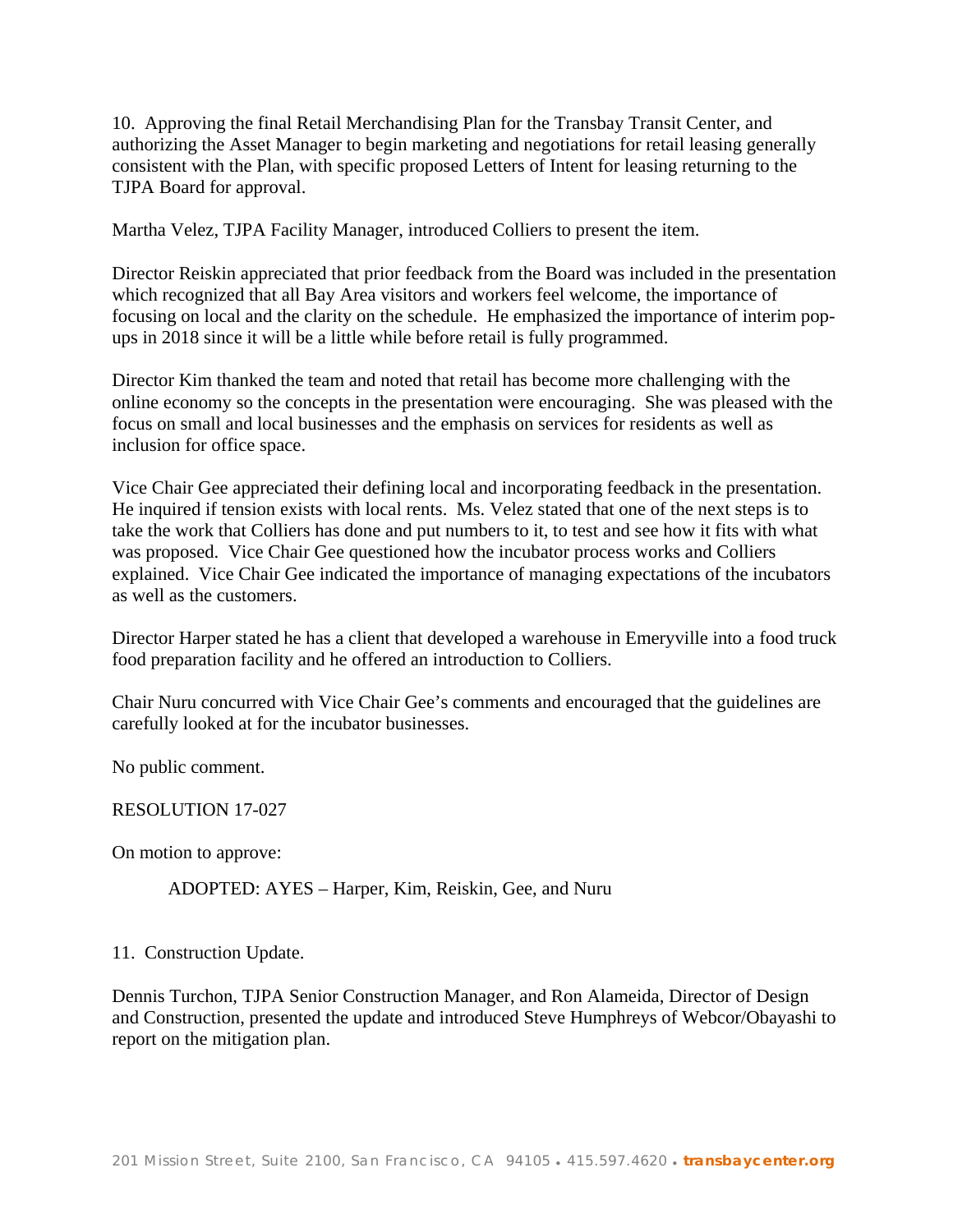12. Approving FY 2016-17 Operating Budget Amendment No. 1 to transfer \$760,590 from various line items to Transit Center Facility Management.

No public comment.

## RESOLUTION 17-028

On motion to approve:

## ADOPTED: AYES – Harper, Kim, Gee, and Nuru ABSENT – Reiskin

13. Authorizing the Executive Director to execute Amendment No. 3 to Intergovernmental Agreement No. IGA-09-018- MTA with the San Francisco Municipal Transportation Agency to provide an additional service related to installation of ticket vending machines in the new Transit Center, reallocate task budgets within the total existing budget of \$5,393,677, and extend the term of the Agreement to June 30, 2018.

No public comment.

RESOLUTION 17-029

On motion to approve:

ADOPTED: AYES – Harper, Kim, Gee, and Nuru ABSENT – Reiskin

## RECESS REGULAR MEETING AND CONVENE CLOSED SESSION

There was no member of the public who indicated that they would like to comment on the items scheduled for discussion in closed session.

## CLOSED SESSION

14. Call to Order

Chair Nuru called the Closed Session to order at 12:00 p.m.

15. Roll Call

Present: Greg Harper Jane Kim Jeff Gee Mohammed Nuru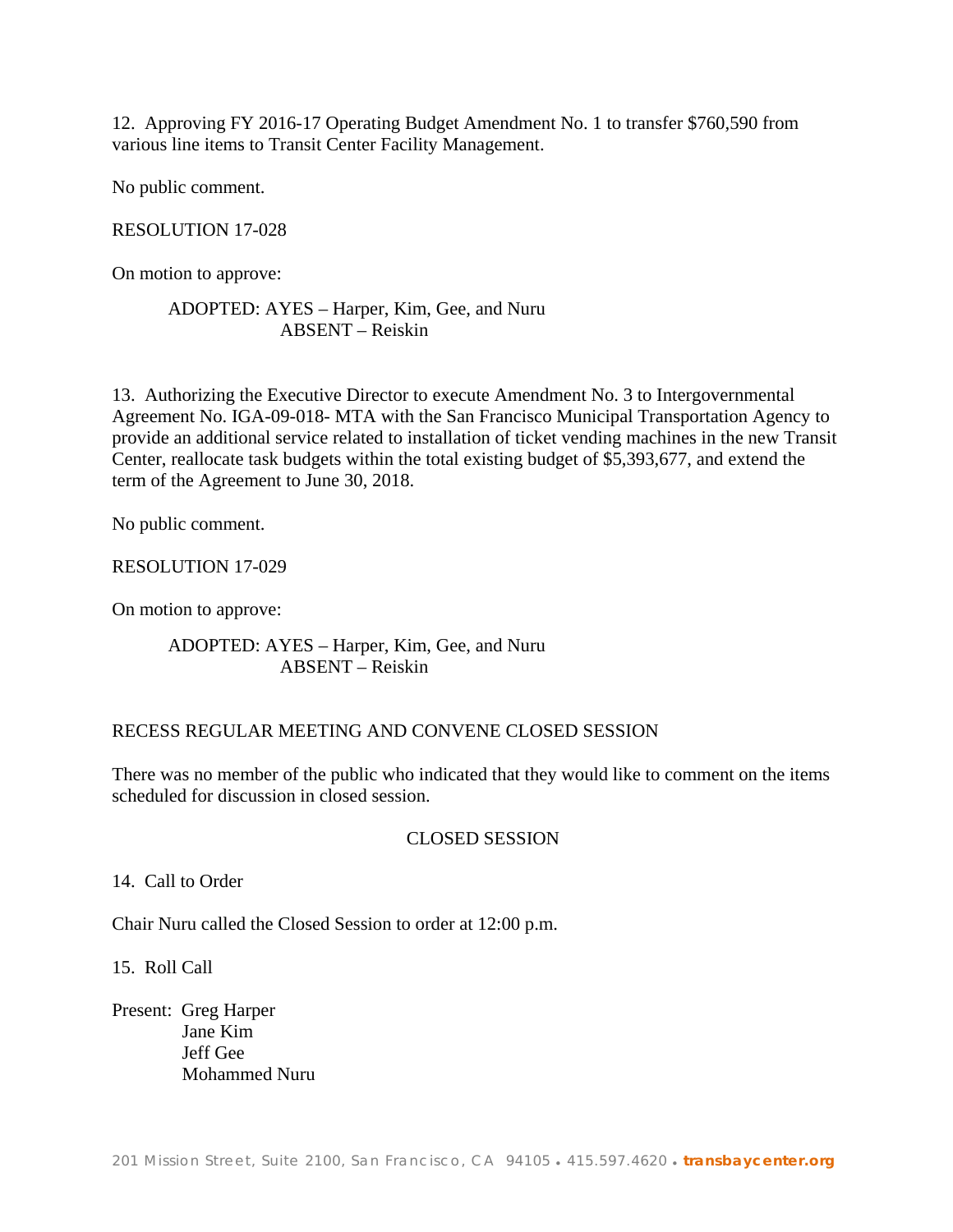Absent: Ed Reiskin Bijan Sartipi

16. CONFERENCE WITH LEGAL COUNSEL—EXISTING LITIGATION (Paragraph (1) of subdivision (d) of Gov. Code Section 54956.9)

Name of case: Lehman, et al. v. Transbay Joint Powers Authority, et al., San Francisco County Superior Court, Case No. CGC 16-553758

and

Name of case: Buttery, et al. v. Jeffries, et al., San Francisco County Superior Court, Case No. CGC-17-556292

and

Name of case: Chang, et al. v. Mission Street Development LLC, et al., San Francisco County Superior Court, Case No. CGC-17-556617

and

Name of case: Lenehan, et al. v. Millennium Partners I, Inc., et al., San Francisco County Superior Court, Case No. CGC 17-557038; Bauman, et al. v. Millennium Partners I, Inc., et al., San Francisco County Superior Court, Case No. CGC 17-557040; Curiale, et al. v. Millennium Partners I, Inc., et al., San Francisco County Superior Court, Case No. CGC 17-557041; Cheek, et al. v. Millennium Partners I, Inc., et al., San Francisco County Superior Court, Case No. CGC 17-557043; Post, et al. v. Millennium Partners I, Inc., et al., San Francisco County Superior Court, Case No. CGC 17-557044

and

Name of case: Millennium Tower Association v. Mission Street Development LLC, et al., San Francisco County Superior Court, Case No. CGC 17-557830

and

Name of case: Montana, et al. v. Mission Street Development, LLC, et al., San Francisco County Superior Court, Case No. CGC-17-558649

and

Name of case: Ying, et al. v. Transbay Joint Powers Authority, et al., San Francisco County Superior Court, Case No. CGC-17-559210

# RESOLUTION 17-030

On motion to approve:

ADOPTED: AYES – Harper, Kim, Gee, and Nuru ABSENT – Reiskin